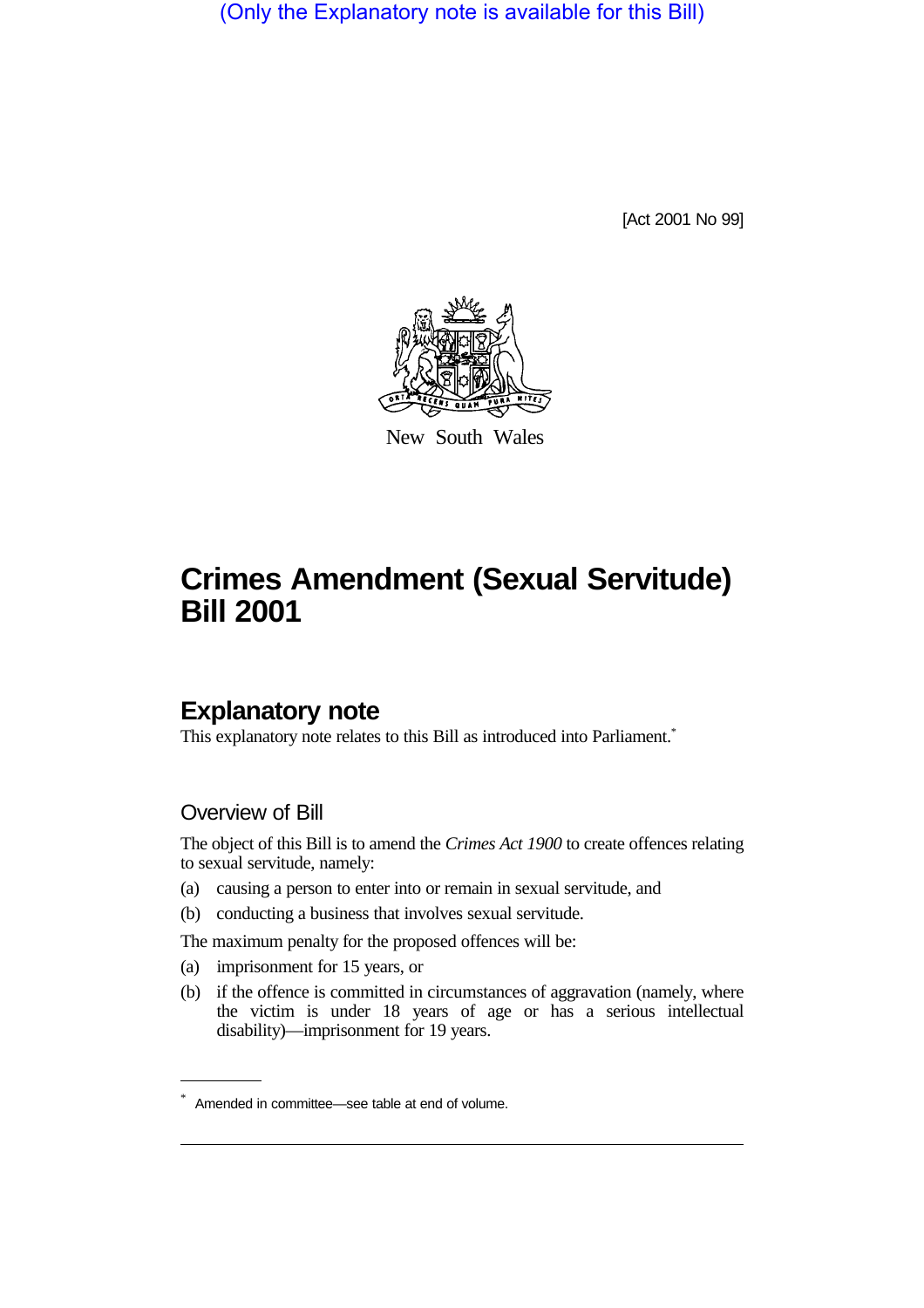Crimes Amendment (Sexual Servitude) Bill 2001 [Act 2001 No 99]

Explanatory note

The Bill also amends the *Child Protection (Offenders Registration) Act 2000* to extend that Act to a sexual servitude offence committed against a child.

## Outline of provisions

**Clause 1** sets out the name (also called the short title) of the proposed Act.

**Clause 2** provides for the commencement of the proposed Act on a date to be proclaimed.

**Clause 3** is a formal provision giving effect to the amendment to the *Crimes Act 1900* set out in Schedule 1.

**Clause 4** is a formal provision giving effect to the amendment to the *Child Protection (Offenders Registration) Act 2000* set out in Schedule 2.

**Schedule 1** inserts a Division 10A into Part 3 of the *Crimes Act 1900* (proposed sections 80B-80F) to deal with sexual servitude offences.

The sexual servitude offences generally follow those contained in the Model Criminal Code recommended by the Model Criminal Code Officers Committee of the Standing Committee of Attorneys-General (Chapter 9 Offences against Humanity—Slavery and Sexual Servitude—Report of the Committee issued November 1998). Similar offences (involving conduct outside Australia) have been enacted the Commonwealth Parliament in the *Criminal Code (Slavery and Sexual Servitude) Act 1999*.

Proposed section 80B defines *sexual servitude* as the condition of a person who provides commercial sexual services and who, because of the use of force or threats:

- (a) is not free to cease providing sexual services, or
- (b) is not free to leave the place or area where the person provides sexual services.

Proposed section 80C provides that, where the alleged victim of a sexual servitude offence is under 18 years of age or has a serious intellectual disability, the offence is committed in *circumstances of aggravation*.

Proposed section 80D (1) makes it an offence for a person to cause another to enter into or remain in sexual servitude, either intentionally or recklessly (maximum penalty: imprisonment for 15 years). Proposed section 80D (2) imposes a maximum penalty of imprisonment for 19 years if that sexual servitude offence is committed in circumstances of aggravation. Proposed section 80E (1) makes it an offence for a person to conduct a business that involves the sexual servitude of